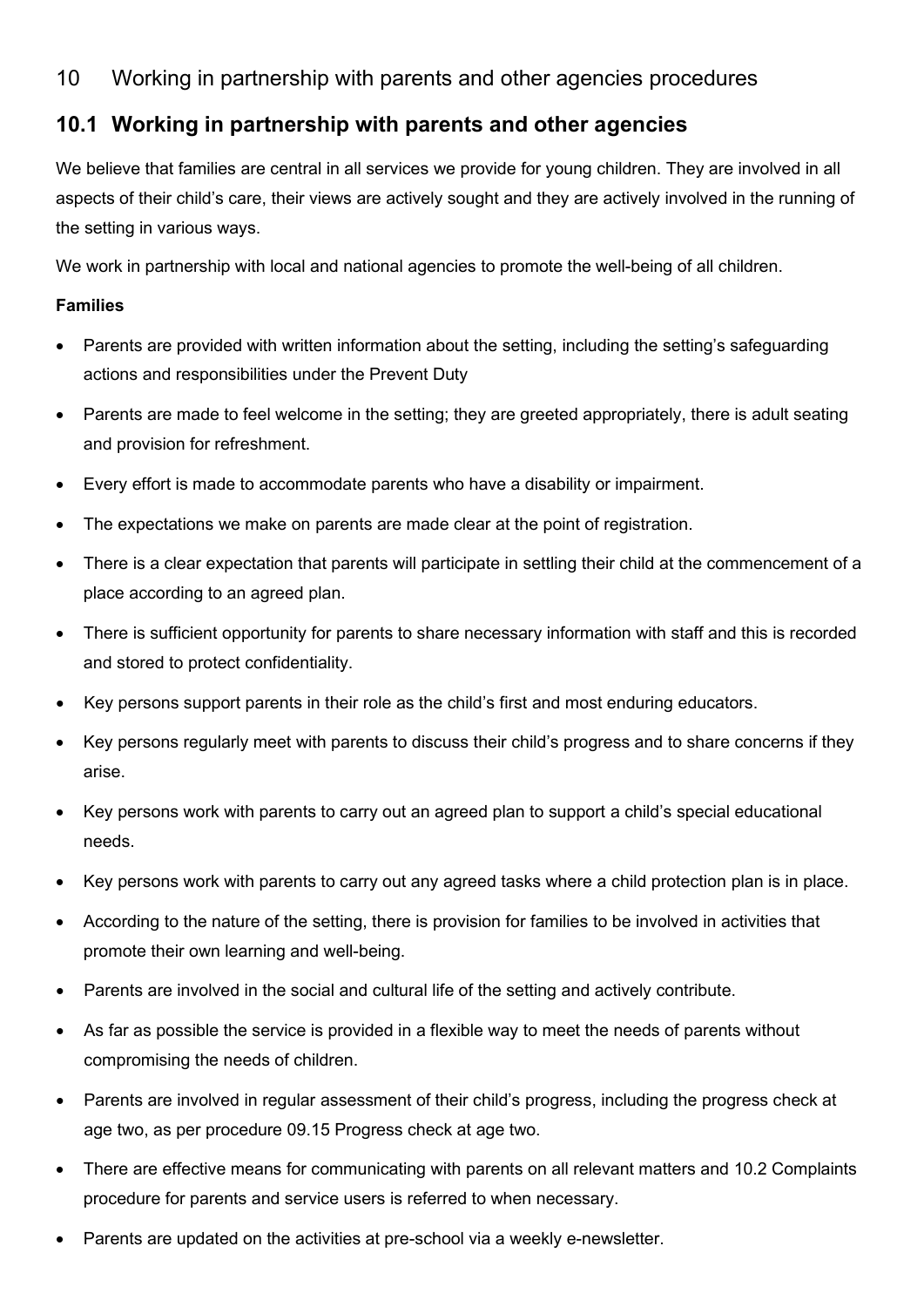- Every effort is made to provide an interpreter for parents who speak a language other than English and to provide translated written materials.
- Information about a child and their family is kept confidential within the setting. The exception to this is where there is cause to believe that a child may be suffering, or is likely to suffer, significant harm, or where there are concerns regarding their child's development that need to be shared with another agency. Parental permission will be sought unless there are reasons not to, to protect the safety of the child.
- Parental consent is sought to administer medication, take a child for emergency treatment, take a child on an outing and take photographs for the purposes of record keeping.
- Parents' views are sought regarding changes in the delivery of the service
- Parents are actively encouraged to participate in decision making processes by joining the Committee or engaging with our online feedback mechanisms ie Facebook page, online surveys.
- There are opportunities for parents to take active roles in supporting their child's learning in the setting: informally through helping out or activities with their child, or through structured projects engaging parents and staff in their child's learning.

### **Agencies**

- We work in partnership or in tandem with local and national agencies to promote the wellbeing of children.
- Procedures are in place for sharing of information about children and families with other agencies, as out in procedures 07.2 Confidentiality, recording and sharing information.
- Information shared by other agencies (third party information) is also kept in confidence and not shared without consent from that agency.
- When working in partnership with staff from other agencies, individuals are made to feel welcome in the setting and professional roles are respected.
- Staff follow the protocols for working with agencies, for example on child protection.
- Staff from other agencies do not have unsupervised access to the child they are visiting in the setting and do not have access to any other children during their visit.
- Staff do not casually share information or seek informal advice about any named child/family.
- We consult with and signpost to local and national agencies who offer a wealth of advice and information promoting staff understanding of issues facing them in their work and who can provide support and information for families. For example, ethnic/cultural organisations, drug/alcohol agencies, welfare rights advisors or organisations promoting childcare and education, or adult education.